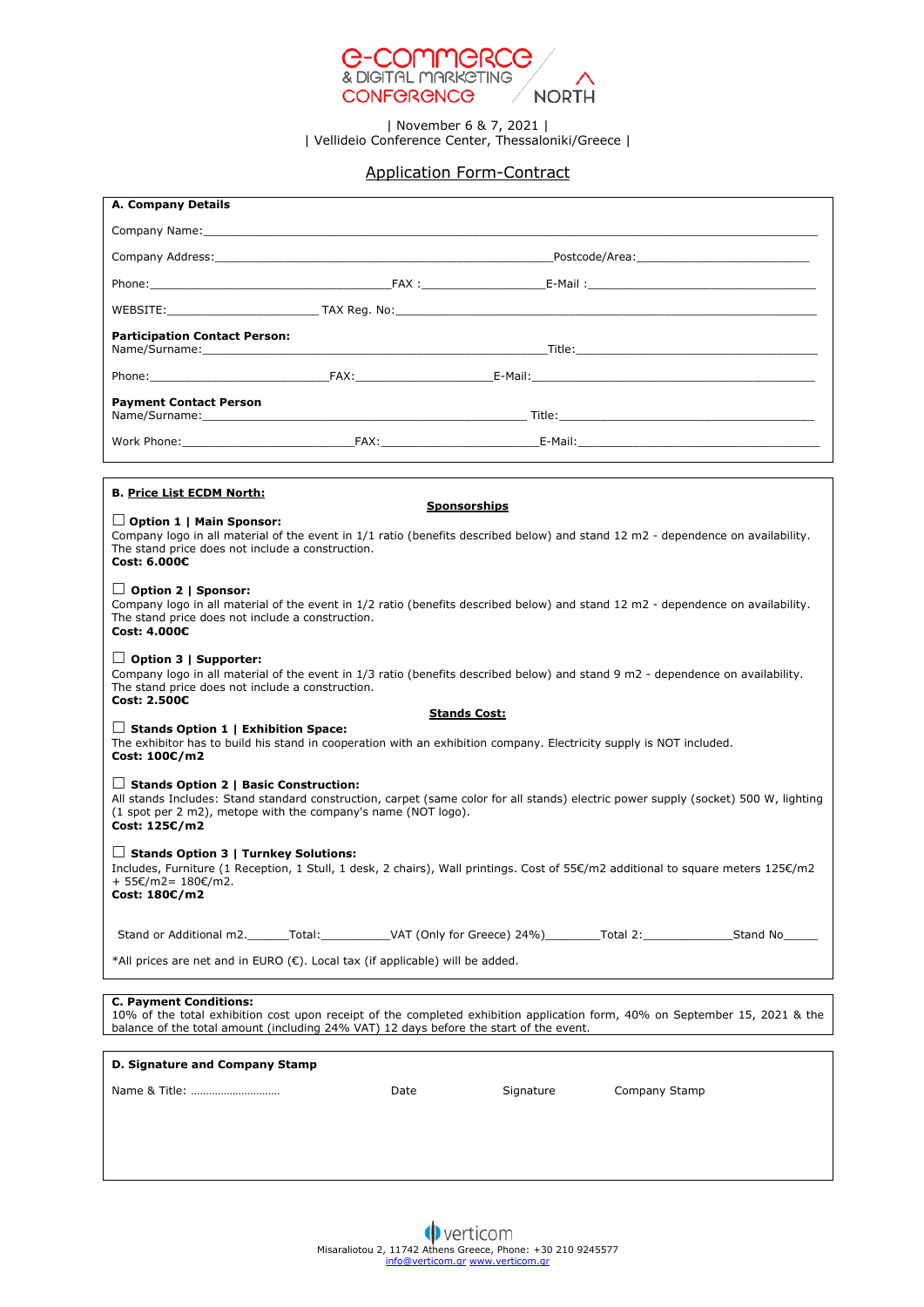

| November 6 & 7, 2021 | | Vellideio Conference Center, Thessaloniki/Greece |

## **Terms & Conditions**

Cancellation Policy: Once a contract has been signed and accepted by Verticom (Organizer of eCommerce & Digital Marketing Expo Greece (ECDM)), the following cancellation policy applies: The exhibitor is liable for 50% of the total amount contracted, if cancelled in writing more than 90 days prior to the show. If the cancellation occurs within 90 days of the show, the exhibitor is liable for 100% of the contracted amount.

Signature: I have read this Application & Contract ("Agreement" or "contract") and understand it will become a binding contract upon the acceptance by Verticom and is subject to the basic terms and conditions stated on the reverse side hereof and the rules and regulations contained in the Exhibitor Information Kit (website), which rules and regulations are incorporated herein and made a part of this Application & Contract. Please return copy with payment to Verticom. In addition, please scan and email a copy of this contract to info@verticom.gr to reserve your booth or sponsorship.

1. CONTRACT & ARBITRATION. This Agreement between Applicant ("Exhibitor") and Verticom, ("Show Management" or "Event"), shall constitute a valid and binding contract. Show Management reserves the right to render all interpretations and to establish further regulations as it may deem necessary for the general success of the Event. It is further agreed that the conditions, rules and regulations, as herein stated and as outlined in the Exhibitor Information Kit, are included in this contract by reference and are made part hereof as though fully incorporated herein, and that Exhibitor agrees to be bound by each and every one thereof. All disputes, differences or questions arising out of or relating to this Agreement, or the validity, interpretation, breach, violation or termination thereof, shall be finally and solely determined and settled by arbitration at Athens-Greece in accordance with the existing Commercial Arbitration Rules of the Greek Arbitration Association. The arbitrators may grant any remedy or relief deemed to be just and equitable. Judgment upon any arbitration award(s) may be entered and enforced in any court of competent jurisdiction.

2. USE OF SPACE. Show Management reserves the right to decline, prohibit or expel an exhibit which, in its sole judgment, is out of keeping with the character of the Event, this reservation being all inclusive as to persons, things, printed matter, product, conduct, sound level, etc. Distribution of advertising material and exhibitor solicitations of any sort shall be restricted to Exhibitor's booth. Exhibitor's exhibit or product may not extend into any aisle. Exhibitor shall not arrange its exhibit so as to obscure or prejudice adjacent Exhibitors. Exhibitor shall not assign or sublet any part of its assigned space without the written consent of Show Management. Any space not occupied by the time set for completion of installation of displays will be reassigned at the discretion of Show Management. All booth rentals paid will be retained by Show Management unless special arrangements have been made in advance. Exhibitor will keep its exhibit booth(s) open and staffed at all times during Event hours.

3. BOOTHS. Standard booth equipment (as described in the application form) is provided by Show Management without cost to Exhibitor. If Exhibitor plans to install a completely constructed display of such character that Exhibitor shall not require or desire the use of standard booth equipment, no part thereof shall so project as to obstruct the view of adjacent booths. Please refer to the "Booth Definition" diagram included in the Exhibitor Information Kit. Raw wood, cardboard or similar materials for wings to booths must be covered or painted if they are visible to adjacent booths. Exhibitor is also responsible for masking the "bones" of Pop-Up Displays if they are obtrusive and visible. Show Management reserves the right to mask these areas at Exhibitor's expense, if necessary. Failure to comply with the rules and regulations as stated in the Exhibitor Information Kit will result in the alteration or removal of the display at Exhibitor's expense. Rental fees for services and exhibit space are not refundable at the time of removal. Exhibitor shall be bound by all applicable and pertinent laws, codes and regulations of the municipality or other authorities having jurisdiction over the facility or the conducting of such expositions, together with the rules and regulations of the owners and/or operators of the facility in which the Event is held.

4. EXHIBITOR NON-COMPLIANCE. It is agreed that if Exhibitor fails to comply, in any respect, with the terms of this Agreement, then Show Management shall have the right, without notice to Exhibitor, to sell or offer for sale the exhibit space covered by this contract. Exhibitor shall be liable to Show Management for any deficiency, loss or damage suffered by Show Management, together with reasonable expenses and costs incurred by reason thereof. It is further agreed that the actual occupation of the exhibit space by an exhibit is of the essence thereof, and should Show Management be unable to effect the sale of the space as herein provided, Show Management is then expressly authorized to occupy or cause said space to be occupied in such a manner as it may deem in the best interests of the Event, without any rebate or allowance whatsoever to Exhibitor and without in any way releasing Exhibitor from any liability hereunder, and Exhibitor expressly agrees to pay the full sum as herein set forth. Show Management will not be liable for the non-fulfillment of this Agreement as to the delivery of exhibit space if non-delivery is due to any of the following causes: by reason of the facility being damaged or destroyed by fire, act of God, public enemy, war or insurrection, strikes, the authority of the law, postponement or cancellation of the Event or if the Event is canceled or postponed for any reason beyond the control of Show Management. If the Event is not held for any of the above-named reasons, Show Management will reimburse Exhibitor for amounts paid in, less actual, out-of-pocket expenses incurred, such as rent, advertising, labor, operating costs, etc., on a pro-rata basis.